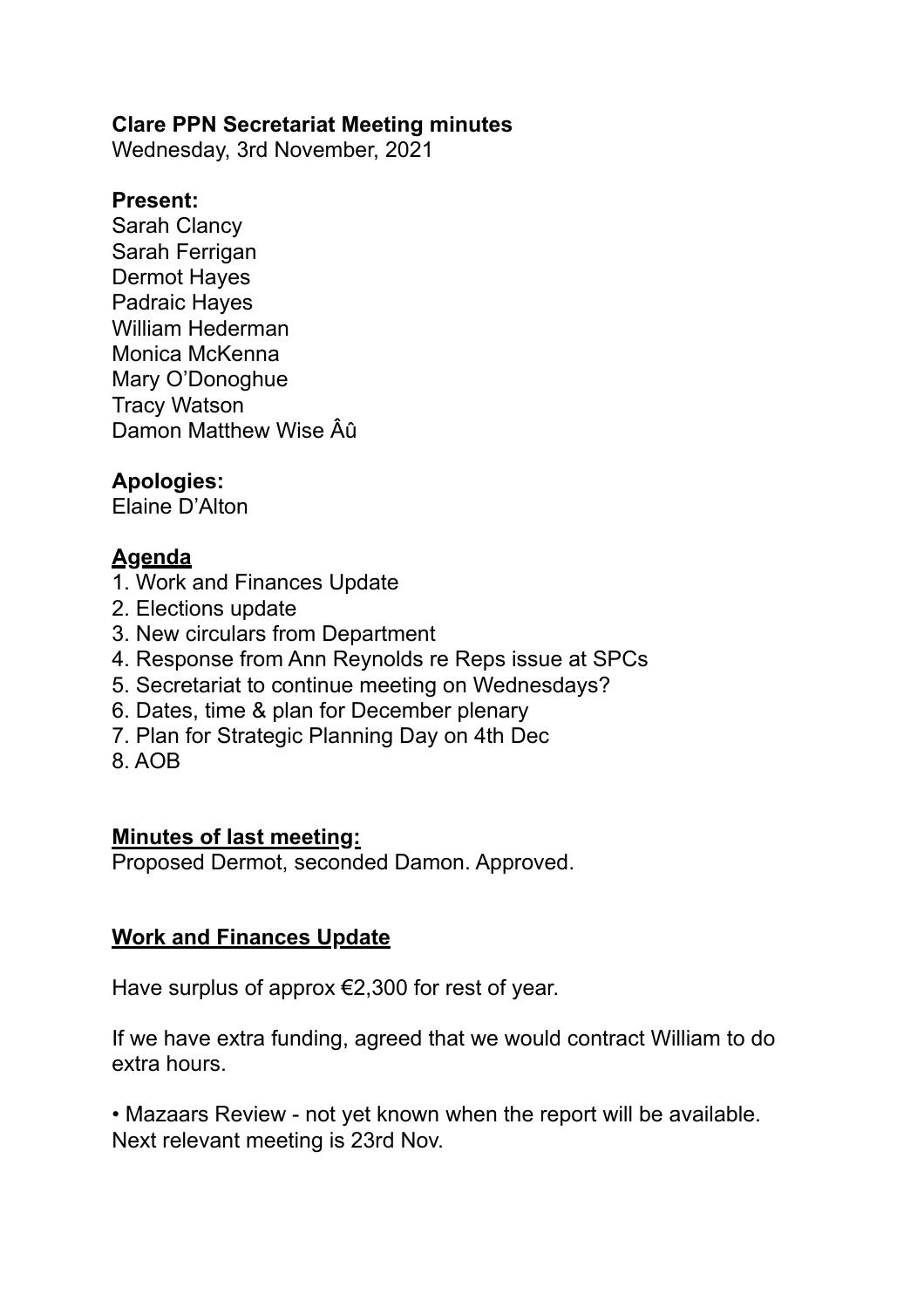• Pride: Disappointingly, we postponed Clare Pride festival due to change in Covid restrictions and concerns about spreading Covid. Sponsors will be still on board for rescheduled event. We'll be in better shape to organise youth aspect of event.

• Zapatista Visit: Inspiring, uplifting. Good turnout.

• Will run a webinar with Macra na Feirme before Xmas - young farmers to talk about their experiences.

• 3rd December - Clare Leader Forum virtual concert at 7pm to mark Disability Day.

### **3. New circulars from Department**

Independent PPNs told that they won't get any extra funding to pay maternity leave. Rules such as this are a barrier to diversity. Agreed to raise this with Dept.

"That it would be impossible to meet equality legislation. We would be happy to work with you to explore possible solutions."

• Likelihood of an audit by the Dept in 2022. (We are already audited in the usual way as part of our tax compliance).

• "Furthering social inclusion" has been left out - this was in the initial PPN remit. Agreed to raise that with Dept.

• Seem to be saying PPNs who are CLGs (e.g. this PPN) can carry over some funds to next year.

### **4. Response from Ann Reynolds re Reps issue at SPCs**

Disappointing response but the promise of review is welcome. We need to prepare before review meeting.

She flagged that there is a provision for AOB. Our Reps can raise this, if chair does not provide an AOB.

We would like to have a timeline for the review.

Then we will participate in review.

Will have a Reps meeting before the Review.

## **5. Secretariat to continue meeting on Wednesdays?**